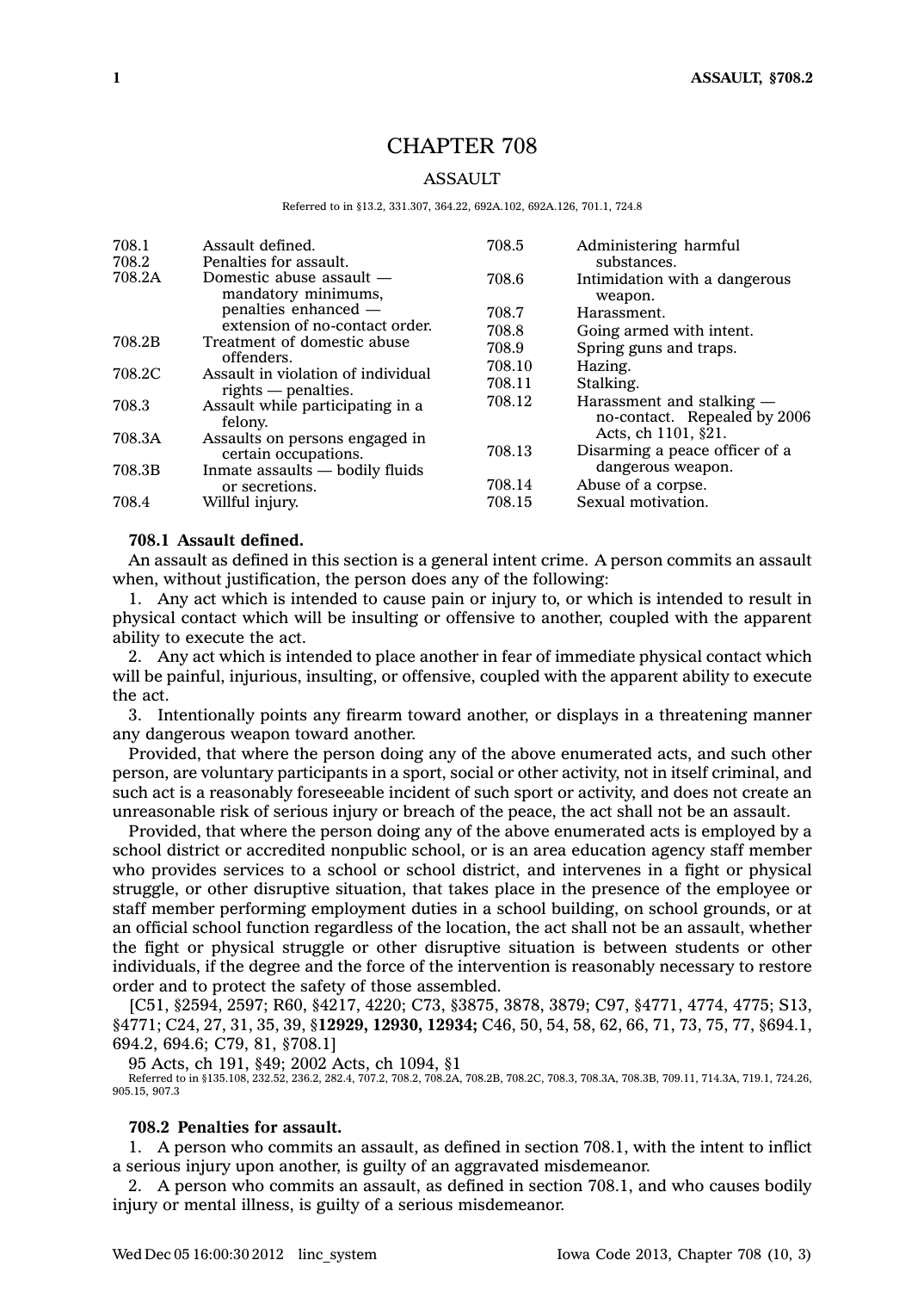3. A person who commits an assault, as defined in section 708.1, and uses or displays <sup>a</sup> dangerous weapon in connection with the assault, is guilty of an aggravated misdemeanor. This subsection does not apply if section 708.6 or 708.8 applies.

4. A person who commits an assault, as defined in section 708.1, without the intent to inflict serious injury, but who causes serious injury, is guilty of <sup>a</sup> class "D" felony.

5. A person who commits an assault, as defined in section 708.1, and who uses any object to penetrate the genitalia or anus of another person, is guilty of <sup>a</sup> class "C" felony.

6. Any other assault, except as otherwise provided, is <sup>a</sup> simple misdemeanor.

[C51, §2593 – 2595, 2597; R60, §4216 – 4218, 4220; C73, §3874 – 3876, 3878, 3879; C97, §4770 – 4772, 4774, 4775; C24, 27, 31, 35, 39, §**12929 – 12935;** C46, 50, 54, 58, 62, 66, 71, 73, 75, 77, §694.1 – 694.7; C79, 81, §708.2; 81 Acts, ch 204, §3]

87 Acts, ch 154, §8; 98 Acts, ch 1026, §1; 99 Acts, ch 65, §3; 2003 Acts, ch 132, §2; 2010 Acts, ch 1072, §2

Referred to in §232.22, 692A.102, 702.11, 708.2A, 714.3A, 907.3 [P] Definition of forcible felony, §702.11

**708.2A Domestic abuse assault — mandatory minimums, penalties enhanced extension of no-contact order.**

1. For the purposes of this chapter, *"domestic abuse assault"* means an assault, as defined in section 708.1, which is domestic abuse as defined in section 236.2, subsection 2, paragraph *"a"*, *"b"*, *"c"*, or *"d"*.

2. On <sup>a</sup> first offense of domestic abuse assault, the person commits:

*a.* A simple misdemeanor for <sup>a</sup> domestic abuse assault, except as otherwise provided.

*b.* A serious misdemeanor, if the domestic abuse assault causes bodily injury or mental illness.

*c.* An aggravated misdemeanor, if the domestic abuse assault is committed with the intent to inflict <sup>a</sup> serious injury upon another, or if the person uses or displays <sup>a</sup> dangerous weapon in connection with the assault. This paragraph does not apply if section 708.6 or 708.8 applies.

*d.* An aggravated misdemeanor, if the domestic abuse assault is committed by knowingly impeding the normal breathing or circulation of the blood of another by applying pressure to the throat or neck of the other person or by obstructing the nose or mouth of the other person.

3. Except as otherwise provided in subsection 2, on <sup>a</sup> second domestic abuse assault, <sup>a</sup> person commits:

*a.* A serious misdemeanor, if the first offense was classified as <sup>a</sup> simple misdemeanor, and the second offense would otherwise be classified as <sup>a</sup> simple misdemeanor.

*b.* An aggravated misdemeanor, if the first offense was classified as <sup>a</sup> simple or aggravated misdemeanor, and the second offense would otherwise be classified as <sup>a</sup> serious misdemeanor, or the first offense was classified as <sup>a</sup> serious or aggravated misdemeanor, and the second offense would otherwise be classified as <sup>a</sup> simple or serious misdemeanor.

4. On <sup>a</sup> third or subsequent offense of domestic abuse assault, <sup>a</sup> person commits <sup>a</sup> class "D" felony.

5. For <sup>a</sup> domestic abuse assault committed by knowingly impeding the normal breathing or circulation of the blood of another by applying pressure to the throat or neck of the other person or by obstructing the nose or mouth of the other person, and causing bodily injury, the person commits <sup>a</sup> class "D" felony.

6. *a.* A conviction for, deferred judgment for, or plea of guilty to, <sup>a</sup> violation of this section which occurred more than twelve years prior to the date of the violation charged shall not be considered in determining that the violation charged is <sup>a</sup> second or subsequent offense.

*b.* For the purpose of determining if <sup>a</sup> violation charged is <sup>a</sup> second or subsequent offense, deferred judgments issued pursuant to section 907.3 for violations of section 708.2 or this section, which were issued on domestic abuse assaults, and convictions or the equivalent of deferred judgments for violations in any other states under statutes substantially corresponding to this section shall be counted as previous offenses. The courts shall judicially notice the statutes of other states which define offenses substantially equivalent to the offenses defined in this section and can therefore be considered corresponding statutes.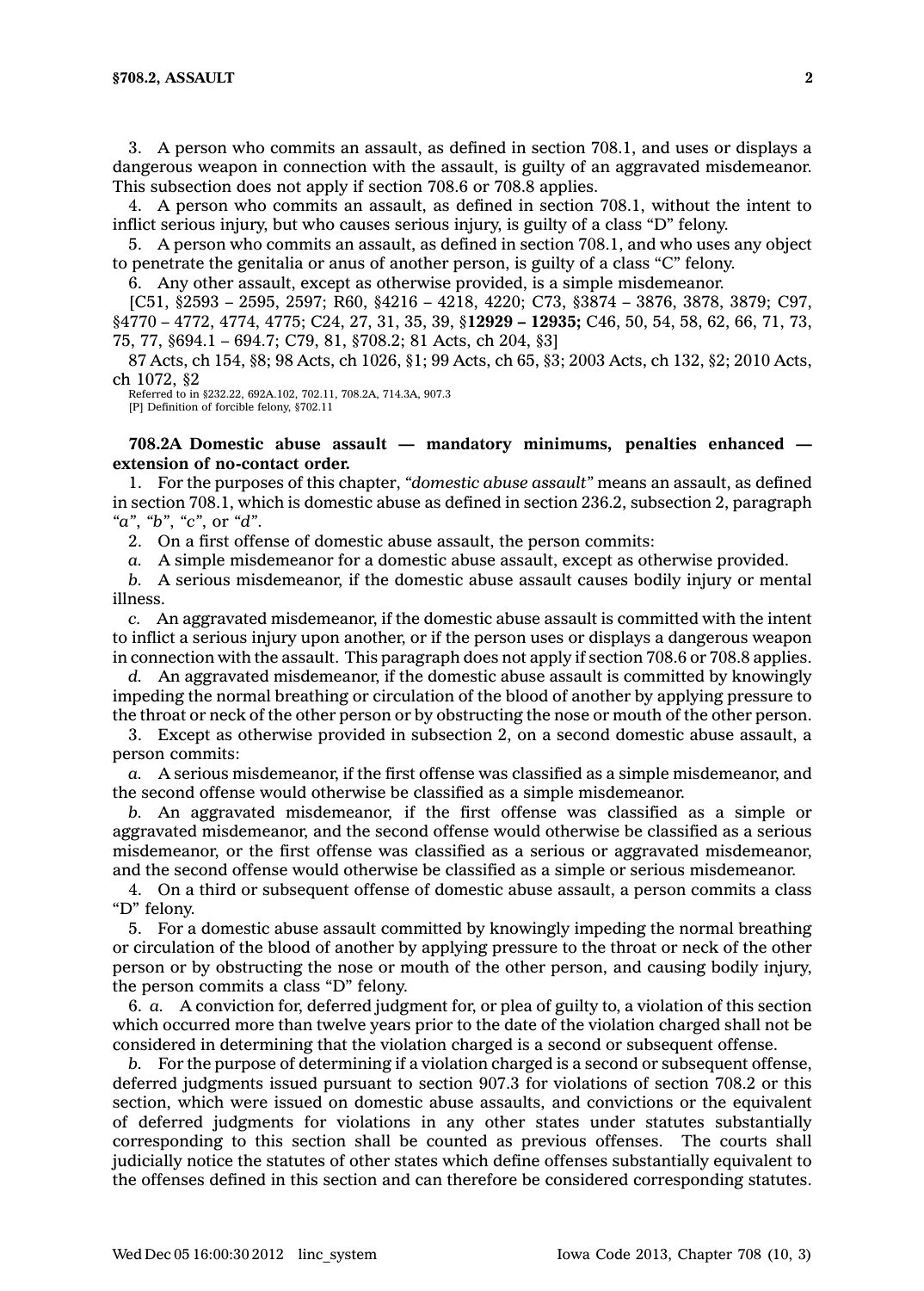Each previous violation on which conviction or deferral of judgment was entered prior to the date of the offense charged shall be considered and counted as <sup>a</sup> separate previous offense.

*c.* An offense shall be considered <sup>a</sup> prior offense regardless of whether it was committed upon the same victim.

7. *a.* A person convicted of violating subsection 2 or 3 shall serve <sup>a</sup> minimum term of two days of the sentence imposed by law, and shall not be eligible for suspension of the minimum sentence. The minimum term shall be served on consecutive days. The court shall not impose <sup>a</sup> fine in lieu of the minimum sentence, although <sup>a</sup> fine may be imposed in addition to the minimum sentence. This section does not prohibit the court from sentencing and the person from serving the maximum term of confinement or from paying the maximum fine permitted pursuant to chapters 902 and 903, and does not prohibit the court from entering <sup>a</sup> deferred judgment or sentence pursuant to section 907.3, if the person has not previously received <sup>a</sup> deferred sentence or judgment for <sup>a</sup> violation of section 708.2 or this section which was issued on <sup>a</sup> domestic abuse assault.

*b.* A person convicted of violating subsection 4 shall be sentenced as provided under section 902.9, subsection 5, and shall be denied parole or work release until the person has served <sup>a</sup> minimum of one year of the person's sentence. Notwithstanding section 901.5, subsections 1, 3, and 5 and section 907.3, the person cannot receive <sup>a</sup> suspended or deferred sentence or <sup>a</sup> deferred judgment; however, the person sentenced shall receive credit for any time the person was confined in <sup>a</sup> jail or detention facility following arrest.

8. If <sup>a</sup> person is convicted for, receives <sup>a</sup> deferred judgment for, or pleads guilty to <sup>a</sup> violation of this section, the court shall modify the no-contact order issued upon initial appearance in the manner provided in section 664A.5, regardless of whether the person is placed on probation.

9. The clerk of the district court shall provide notice and copies of <sup>a</sup> judgment entered under this section to the applicable law enforcement agencies and the twenty-four hour dispatcher for the law enforcement agencies, in the manner provided for protective orders under section 236.5. The clerk shall provide notice and copies of modifications of the judgment in the same manner.

10. In addition to the mandatory minimum term of confinement imposed by subsection 7, paragraph *"a"*, the court shall order <sup>a</sup> person convicted under subsection 2 or 3 to participate in <sup>a</sup> batterers' treatment program as required under section 708.2B. In addition, as <sup>a</sup> condition of deferring judgment or sentence pursuant to section 907.3, the court shall order the person to participate in <sup>a</sup> batterers' treatment program. The clerk of the district court shall send <sup>a</sup> copy of the judgment or deferred judgment to the judicial district department of correctional services.

 Acts, ch 154, §9; 91 Acts, ch 218, §27; 91 Acts, ch 219, §19, 20; 92 Acts, ch 1163, §118; Acts, ch 157, §9; 94 Acts, ch 1093, §2; 95 Acts, ch 90, §1; 96 Acts, ch 1131, §3; 97 Acts, ch 33, §14; 98 Acts, ch 1192, §1; 99 Acts, ch 65, §4; 99 Acts, ch 114, §45; 2002 Acts, ch 1004, §4; Acts, ch 1101, §13, 14; 2012 Acts, ch 1002, §4, 5 Referred to in §232.22, 232.52, 236.12, 236.18, 598.16, 598.41, 598.41D, 600A.8, 664A.1, 664A.2, 664A.6, 664A.7, 702.11, 708.2B, 907.3,

915.22

[T] Subsection 2, NEW paragraph d

[T] NEW subsection 5 and former subsections  $5 - 9$  renumbered as  $6 - 10$ 

#### **708.2B Treatment of domestic abuse offenders.**

As used in this section, *"district department"* means <sup>a</sup> judicial district department of correctional services, established pursuant to section 905.2. A person convicted of, or receiving <sup>a</sup> deferred judgment for, domestic abuse assault as defined in section 708.2A, shall report to the district department in order to participate in <sup>a</sup> batterers' treatment program for domestic abuse offenders. In addition, <sup>a</sup> person convicted of, or receiving <sup>a</sup> deferred judgment for, an assault, as defined in section 708.1, which is domestic abuse, as defined in section 236.2, subsection 2, paragraph *"e"*, may be ordered by the court to participate in <sup>a</sup> batterers' treatment program. Participation in the batterers' treatment program shall not require <sup>a</sup> person to be placed on probation, but <sup>a</sup> person on probation may participate in the program. The district departments may contract for services in completing the duties relating to the batterers' treatment programs. The district departments shall assess the fees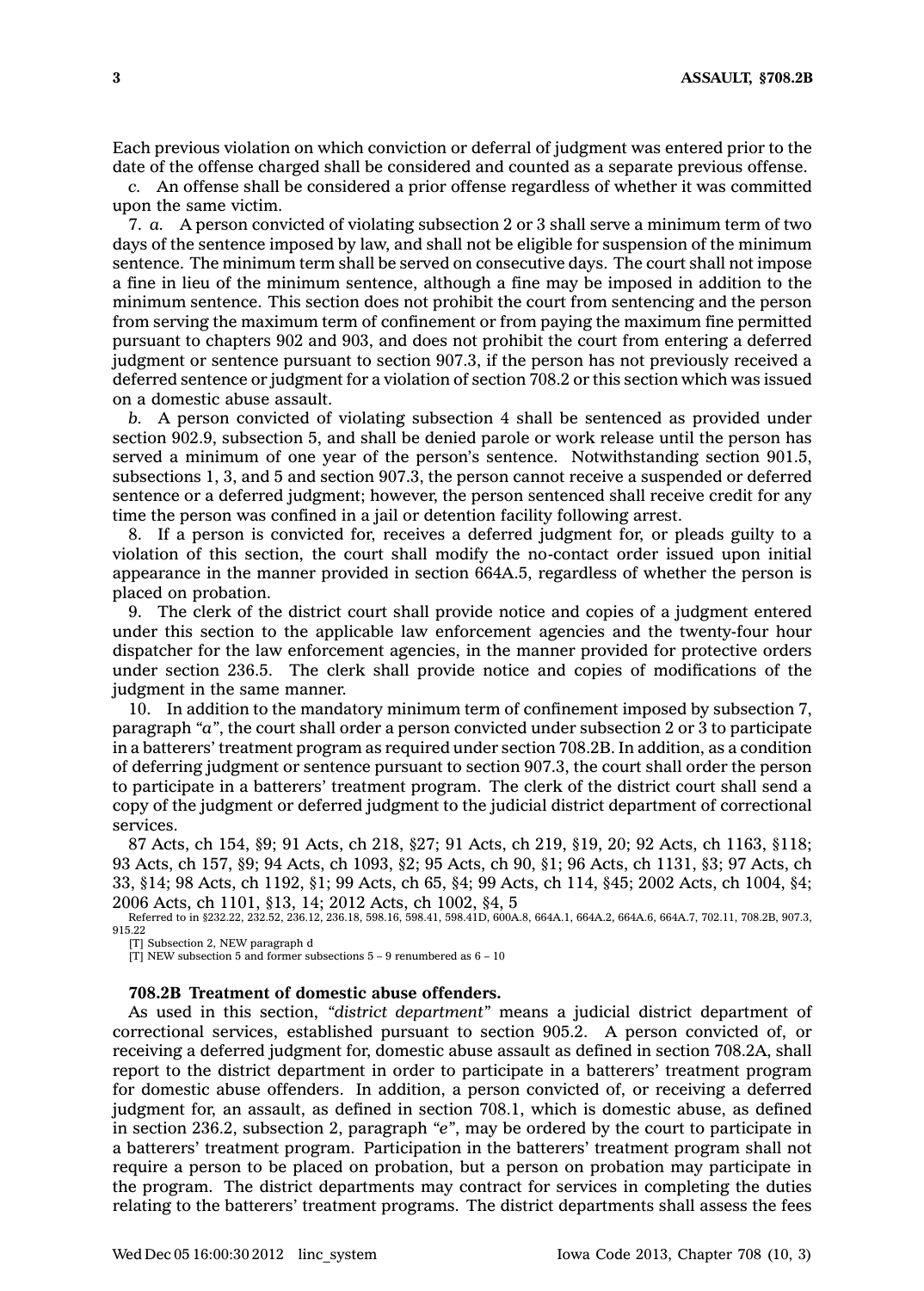for participation in the program, and shall either collect or contract for the collection of the fees to recoup the costs of treatment, but may waive the fee or collect <sup>a</sup> lesser amount upon <sup>a</sup> showing of cause. The fees shall be used by each of the district departments or contract service providers for the establishment, administration, coordination, and provision of direct services of the batterers' treatment programs.

District departments or contract service providers shall receive upon request peace officers' investigative reports regarding persons participating in programs under this section. The receipt of reports under this section shall not waive the confidentiality of the reports under section 22.7.

91 Acts, ch 218, §28; 91 Acts, ch 219, §35; 95 Acts, ch 180, §15; 2002 Acts, ch 1004, §5 Referred to in §232.29, 232.46, 232.52, 236.18, 708.2A, 905.6

### **708.2C Assault in violation of individual rights — penalties.**

1. For the purposes of this chapter, *"assault in violation of individual rights"* means an assault, as defined in section 708.1, which is <sup>a</sup> hate crime as defined in section 729A.2.

2. A person who commits an assault in violation of individual rights, with the intent to inflict <sup>a</sup> serious injury upon another, is guilty of <sup>a</sup> class "D" felony.

3. A person who commits an assault in violation of individual rights, and who causes bodily injury or mental illness, is guilty of an aggravated misdemeanor.

4. A person who commits an assault in violation of individual rights and uses or displays <sup>a</sup> dangerous weapon in connection with the assault, is guilty of <sup>a</sup> class "D" felony.

5. Any other assault in violation of individual rights, except as otherwise provided, is <sup>a</sup> serious misdemeanor.

92 Acts, ch 1157, §3; 95 Acts, ch 90, §2 Referred to in §729A.2

### **708.3 Assault while participating in <sup>a</sup> felony.**

Any person who commits an assault as defined in section 708.1 while participating in <sup>a</sup> felony other than <sup>a</sup> sexual abuse is guilty of <sup>a</sup> class "C" felony if the person thereby causes serious injury to any person; if no serious injury results, the person is guilty of <sup>a</sup> class "D" felony.

[C51, §2592, 2593, 2595; R60, §4215, 4216, 4218; C73, §3873, 3874, 3876; C97, §4769, 4770, 4772; C24, 27, 31, 35, 39, §**12933, 12935, 12968;** C46, 50, 54, 58, 62, 66, 71, 73, 75, 77, §694.5, 694.7, 698.4; C79, 81, §708.3; 81 Acts, ch 204, §4]

Referred to in §80A.4

### **708.3A Assaults on persons engaged in certain occupations.**

1. A person who commits an assault, as defined in section 708.1, against <sup>a</sup> peace officer, jailer, correctional staff, member or employee of the board of parole, health care provider, employee of the department of human services, employee of the department of revenue, or fire fighter, whether paid or volunteer, with the knowledge that the person against whom the assault is committed is <sup>a</sup> peace officer, jailer, correctional staff, member or employee of the board of parole, health care provider, employee of the department of human services, employee of the department of revenue, or fire fighter and with the intent to inflict <sup>a</sup> serious injury upon the peace officer, jailer, correctional staff, member or employee of the board of parole, health care provider, employee of the department of human services, employee of the department of revenue, or fire fighter, is guilty of <sup>a</sup> class "D" felony.

2. A person who commits an assault, as defined in section 708.1, against <sup>a</sup> peace officer, jailer, correctional staff, member or employee of the board of parole, health care provider, employee of the department of human services, employee of the department of revenue, or fire fighter, whether paid or volunteer, who knows that the person against whom the assault is committed is <sup>a</sup> peace officer, jailer, correctional staff, member or employee of the board of parole, health care provider, employee of the department of human services, employee of the department of revenue, or fire fighter and who uses or displays <sup>a</sup> dangerous weapon in connection with the assault, is guilty of <sup>a</sup> class "D" felony.

3. A person who commits an assault, as defined in section 708.1, against <sup>a</sup> peace officer, jailer, correctional staff, member or employee of the board of parole, health care provider,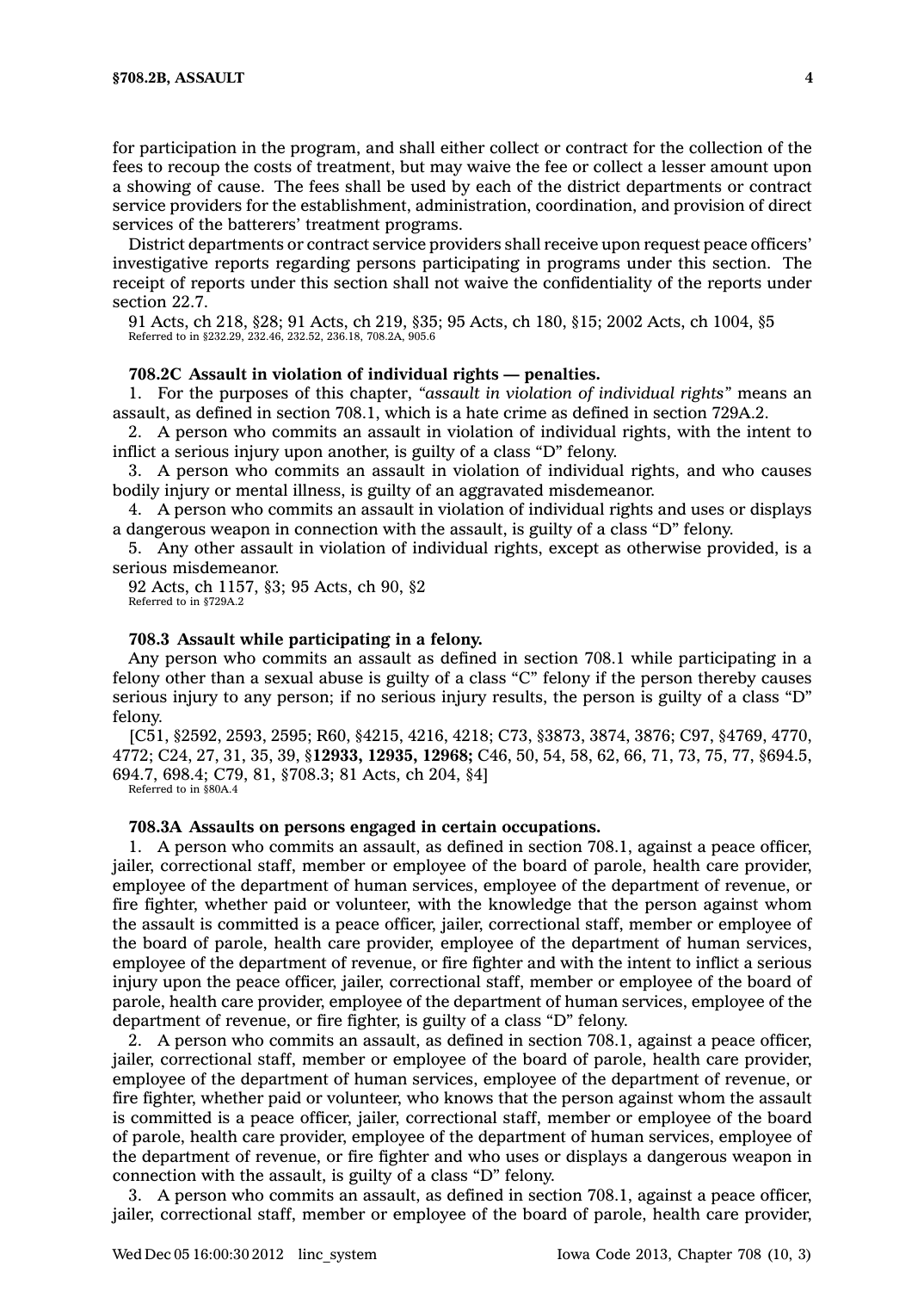employee of the department of human services, employee of the department of revenue, or fire fighter, whether paid or volunteer, who knows that the person against whom the assault is committed is <sup>a</sup> peace officer, jailer, correctional staff, member or employee of the board of parole, health care provider, employee of the department of human services, employee of the department of revenue, or fire fighter, and who causes bodily injury or mental illness, is guilty of an aggravated misdemeanor.

4. Any other assault, as defined in section 708.1, committed against <sup>a</sup> peace officer, jailer, correctional staff, member or employee of the board of parole, health care provider, employee of the department of human services, employee of the department of revenue, or fire fighter, whether paid or volunteer, by <sup>a</sup> person who knows that the person against whom the assault is committed is <sup>a</sup> peace officer, jailer, correctional staff, member or employee of the board of parole, health care provider, employee of the department of human services, employee of the department of revenue, or fire fighter, is <sup>a</sup> serious misdemeanor.

5. As used in this section, the following definitions apply:

*a. "Correctional staff"* means <sup>a</sup> person who is not <sup>a</sup> peace officer but who is employed by the department of corrections or <sup>a</sup> judicial district department of correctional services to work at or in <sup>a</sup> correctional institution, community-based correctional facility, or an institution under the management of the Iowa department of corrections which is used for the purposes of confinement of persons who have committed public offenses.

*b. "Employee of the department of human services"* means <sup>a</sup> person who is an employee of an institution controlled by the director of human services that is listed in section 218.1, or who is an employee of the civil commitment unit for sex offenders operated by the department of human services. A person who commits an assault under this section against an employee of the department of human services at <sup>a</sup> department of human services institution or unit is presumed to know that the person against whom the assault is committed is an employee of the department of human services.

*c. "Employee of the department of revenue"* means <sup>a</sup> person who is employed as an auditor, agent, tax collector, or any contractor or representative acting in the same capacity. The employee, contractor, or representative shall maintain current identification indicating that the person is an employee, contractor, or representative of the department.

*d. "Health care provider"* means an emergency medical care provider as defined in chapter 147A or <sup>a</sup> person licensed or registered under chapter 148, 148C, 148D, or 152 who is providing or who is attempting to provide emergency medical services, as defined in section 147A.1, or who is providing or who is attempting to provide health services as defined in section 135.61 in <sup>a</sup> hospital. A person who commits an assault under this section against <sup>a</sup> health care provider in <sup>a</sup> hospital, or at the scene or during out-of-hospital patient transportation in an ambulance, is presumed to know that the person against whom the assault is committed is <sup>a</sup> health care provider.

*e. "Jailer"* means <sup>a</sup> person who is employed by <sup>a</sup> county or other political subdivision of the state to work at <sup>a</sup> county jail or other facility used for purposes of the confinement of persons who have committed public offenses, but who is not <sup>a</sup> peace officer.

95 Acts, ch 90, §3; 96 Acts, ch 1069, §1; 98 Acts, ch 1026, §2; 99 Acts, ch 64, §1; 2004 Acts, ch 1135, §1, 2; 2005 Acts, ch 3, §109; 2005 Acts, ch 140, §69, 70; 2008 Acts, ch 1088, §140

## **708.3B Inmate assaults — bodily fluids or secretions.**

A person who, while confined in <sup>a</sup> jail or in an institution or facility under the control of the department of corrections, commits any of the following acts commits <sup>a</sup> class "D" felony:

1. An assault, as defined under section 708.1, upon an employee of the jail or institution or facility under the control of the department of corrections, which results in the employee's contact with blood, seminal fluid, urine, or feces.

2. An act which is intended to cause pain or injury or be insulting or offensive and which results in blood, seminal fluid, urine, or feces being cast or expelled upon an employee of the jail or institution or facility under the control of the department of corrections.

97 Acts, ch 79, §1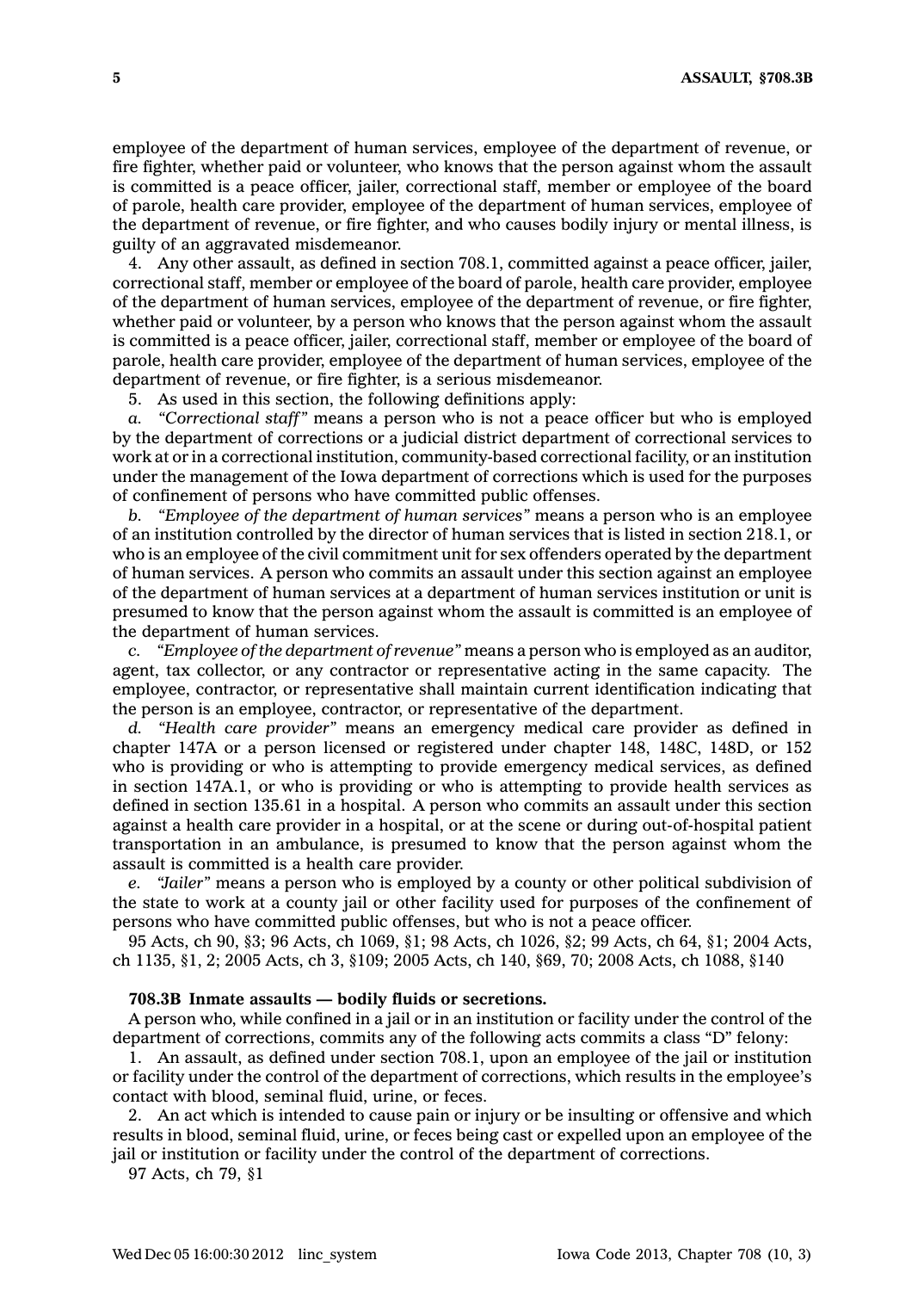#### **708.4 Willful injury.**

Any person who does an act which is not justified and which is intended to cause serious injury to another commits the following:

1. A class "C" felony, if the person causes serious injury to another.

2. A class "D" felony, if the person causes bodily injury to another.

[C51, §2577, 2594; R60, §4200, 4217; C73, §3857, 3875; C97, §4752, 4771, 4797; S13, §4771; C24, 27, 31, 35, 39, §**12928, 12934, 12962;** C46, 50, 54, 58, 62, 66, 71, 73, 75, 77, §693.1, 694.6, 697.2; C79, 81, §708.4]

99 Acts, ch 65, §5 Referred to in §80A.4, 702.11

### **708.5 Administering harmful substances.**

Any person who administers to another or causes another to take, without the other person's consent or by threat or deception, and for other than medicinal purposes, any poisonous, stupefying, stimulating, depressing, tranquilizing, narcotic, hypnotic, hallucinating, or anesthetic substance in sufficient quantity to have such effect, commits <sup>a</sup> class "D" felony.

[C79, 81, §708.5] Referred to in §80A.4 [P] See also chapters 124, 126, and 205

#### **708.6 Intimidation with <sup>a</sup> dangerous weapon.**

A person commits <sup>a</sup> class "C" felony when the person, with the intent to injure or provoke fear or anger in another, shoots, throws, launches, or discharges <sup>a</sup> dangerous weapon at, into, or in <sup>a</sup> building, vehicle, airplane, railroad engine, railroad car, or boat, occupied by another person, or within an assembly of people, and thereby places the occupants or people in reasonable apprehension of serious injury or threatens to commit such an act under circumstances raising <sup>a</sup> reasonable expectation that the threat will be carried out.

A person commits <sup>a</sup> class "D" felony when the person shoots, throws, launches, or discharges <sup>a</sup> dangerous weapon at, into, or in <sup>a</sup> building, vehicle, airplane, railroad engine, railroad car, or boat, occupied by another person, or within an assembly of people, and thereby places the occupants or people in reasonable apprehension of serious injury or threatens to commit such an act under circumstances raising <sup>a</sup> reasonable expectation that the threat will be carried out.

[C97, §4799, 4810; C24, 27, 31, 35, 39, §**13081, 13123;** C46, 50, 54, 58, 62, 66, 71, 73, 75, 77, §714.2, 716.11; C79, 81, §708.6; 81 Acts, ch 204, §5]

93 Acts, ch 112, §1, 2; 2002 Acts, ch 1075, §8 Referred to in §80A.4, 708.2, 708.2A, 723A.1

### **708.7 Harassment.**

1. *a.* A person commits harassment when, with intent to intimidate, annoy, or alarm another person, the person does any of the following:

(1) Communicates with another by telephone, telegraph, writing, or via electronic communication without legitimate purpose and in <sup>a</sup> manner likely to cause the other person annoyance or harm.

(2) Places <sup>a</sup> simulated explosive or simulated incendiary device in or near <sup>a</sup> building, vehicle, airplane, railroad engine or railroad car, or boat occupied by another person.

(3) Orders merchandise or services in the name of another, or to be delivered to another, without the other person's knowledge or consent.

(4) Reports or causes to be reported false information to <sup>a</sup> law enforcement authority implicating another in some criminal activity, knowing that the information is false, or reports the alleged occurrence of <sup>a</sup> criminal act, knowing the act did not occur.

*b.* A person commits harassment when the person, purposefully and without legitimate purpose, has personal contact with another person, with the intent to threaten, intimidate, or alarm that other person. As used in this section, unless the context otherwise requires, *"personal contact"* means an encounter in which two or more people are in visual or physical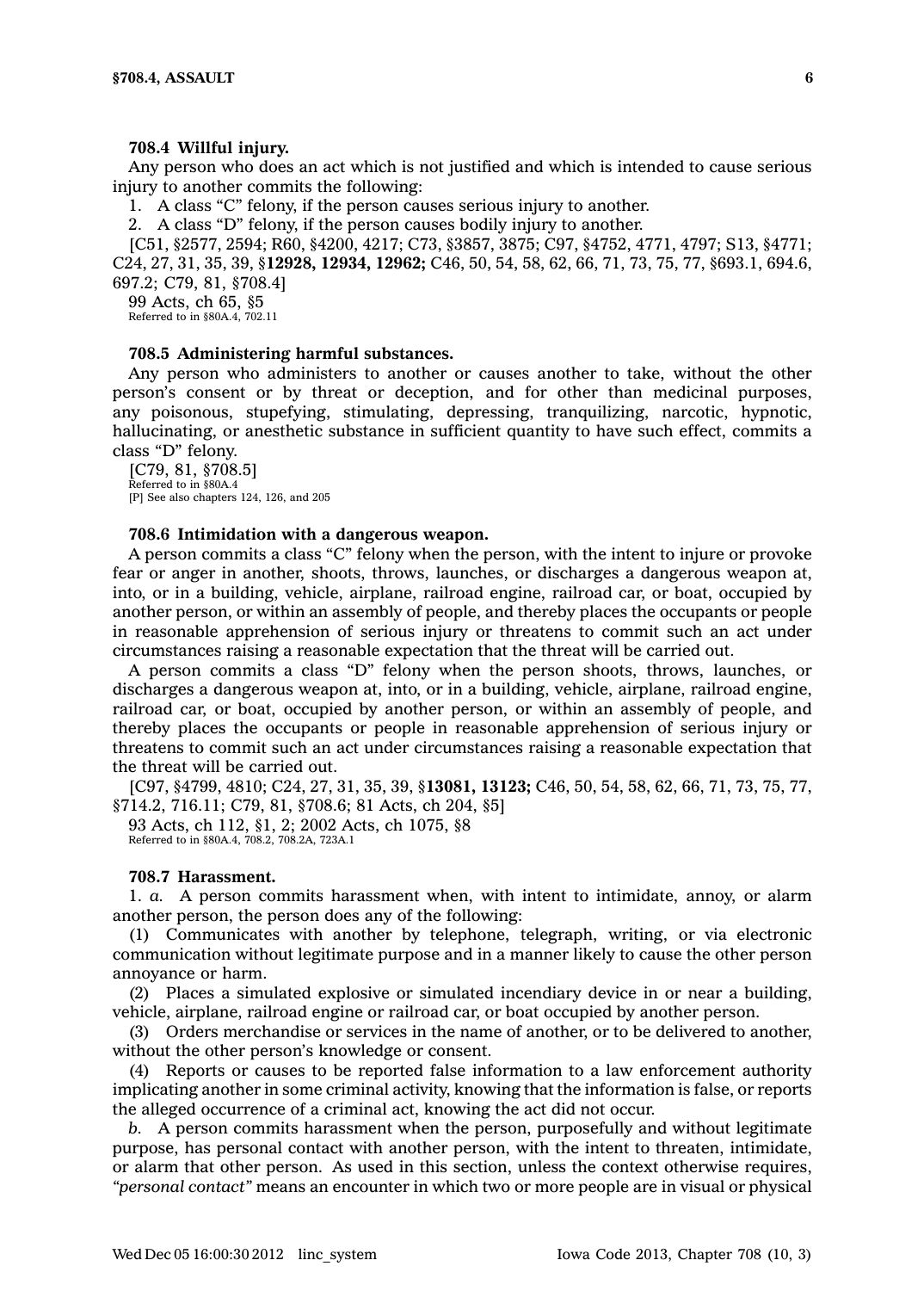proximity to each other. *"Personal contact"* does not require <sup>a</sup> physical touching or oral communication, although it may include these types of contacts.

2. *a.* A person commits harassment in the first degree when the person commits harassment involving <sup>a</sup> threat to commit <sup>a</sup> forcible felony, or commits harassment and has previously been convicted of harassment three or more times under this section or any similar statute during the preceding ten years.

*b.* Harassment in the first degree is an aggravated misdemeanor.

3. *a.* A person commits harassment in the second degree when the person commits harassment involving <sup>a</sup> threat to commit bodily injury, or commits harassment and has previously been convicted of harassment two times under this section or any similar statute during the preceding ten years.

*b.* Harassment in the second degree is <sup>a</sup> serious misdemeanor.

4. *a.* Any other act of harassment is harassment in the third degree.

*b.* Harassment in the third degree is <sup>a</sup> simple misdemeanor.

5. For purposes of determining whether or not the person should register as <sup>a</sup> sex offender pursuant to the provisions of chapter 692A, the fact finder shall make <sup>a</sup> determination as provided in section 692A.126.

[C71, 73, 75, 77, §714.37, 714.42; C79, 81, §708.7; 82 Acts, ch 1209, §19]

83 Acts, ch 96, §157, 159; 86 Acts, ch 1238, §28; 87 Acts, ch 13, §4; 89 Acts, ch 226, §1; 94 Acts, ch 1093, §3; 2000 Acts, ch 1132, §3; 2009 Acts, ch 119, §53 Referred to in §664A.2, 692A.102, 692A.126, 720.7

[P] Harassment with intent to interfere with official judicial acts, see §720.7

#### **708.8 Going armed with intent.**

A person who goes armed with any dangerous weapon with the intent to use without justification such weapon against the person of another commits <sup>a</sup> class "D" felony.

[C35, §12935-g1; C39, §**12935.1;** C46, 50, 54, 58, 62, 66, 71, 73, 75, 77, §695.1; C79, 81, §708.8]

Referred to in §80A.4, 708.2, 708.2A, 723A.1

#### **708.9 Spring guns and traps.**

Any person who in any place sets <sup>a</sup> spring gun or <sup>a</sup> trap which is intended to be sprung by <sup>a</sup> person and which can cause such person serious injury commits an aggravated misdemeanor.

[C79, 81, §708.9] Referred to in §80A.4

#### **708.10 Hazing.**

1. *a.* A person commits an act of hazing when the person intentionally or recklessly engages in any act or acts involving forced activity which endanger the physical health or safety of <sup>a</sup> student for the purpose of initiation or admission into, or affiliation with, any organization operating in connection with <sup>a</sup> school, college, or university. Prohibited acts include, but are not limited to, any brutality of <sup>a</sup> physical nature such as whipping, forced confinement, or any other forced activity which endangers the physical health or safety of the student.

*b.* For purposes of this section, *"forced activity"* means any activity which is <sup>a</sup> condition of initiation or admission into, or affiliation with, an organization, regardless of <sup>a</sup> student's willingness to participate in the activity.

2. A person who commits an act of hazing is guilty of <sup>a</sup> simple misdemeanor.

3. A person who commits an act of hazing which causes serious bodily injury to another is guilty of <sup>a</sup> serious misdemeanor.

89 Acts, ch 41, §1

### **708.11 Stalking.**

1. As used in this section, unless the context otherwise requires:

*a. "Accompanying offense"* means any public offense committed as part of the course of conduct engaged in while committing the offense of stalking.

*b. "Course of conduct"* means repeatedly maintaining <sup>a</sup> visual or physical proximity to <sup>a</sup>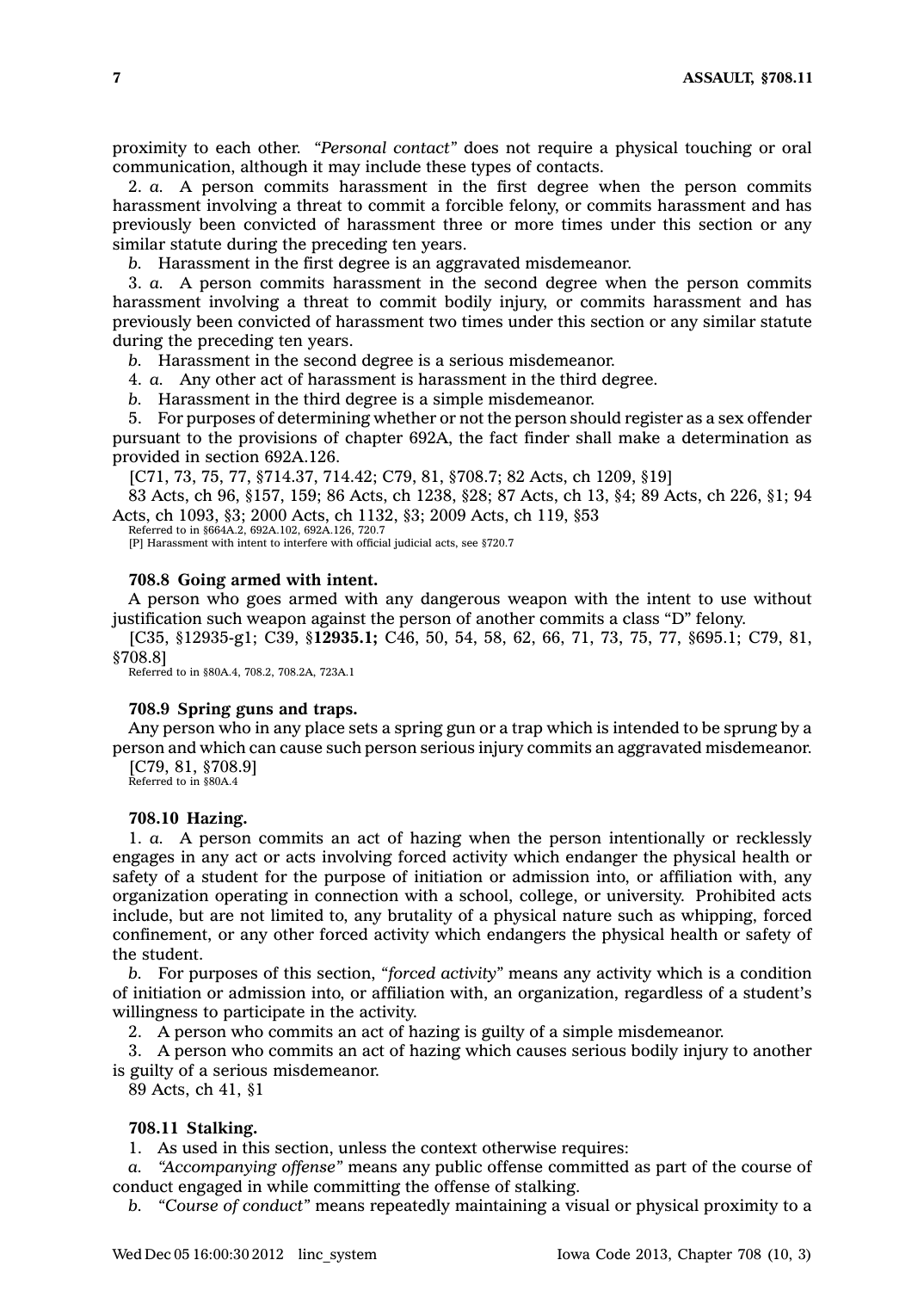person without legitimate purpose or repeatedly conveying oral or written threats, threats implied by conduct, or <sup>a</sup> combination thereof, directed at or toward <sup>a</sup> person.

*c. "Immediate family member"* means <sup>a</sup> spouse, parent, child, sibling, or any other person who regularly resides in the household of <sup>a</sup> specific person, or who within the prior six months regularly resided in the household of <sup>a</sup> specific person.

*d. "Repeatedly"* means on two or more occasions.

2. A person commits stalking when all of the following occur:

*a.* The person purposefully engages in <sup>a</sup> course of conduct directed at <sup>a</sup> specific person that would cause <sup>a</sup> reasonable person to fear bodily injury to, or the death of, that specific person or <sup>a</sup> member of the specific person's immediate family.

*b.* The person has knowledge or should have knowledge that the specific person will be placed in reasonable fear of bodily injury to, or the death of, that specific person or <sup>a</sup> member of the specific person's immediate family by the course of conduct.

*c.* The person's course of conduct induces fear in the specific person of bodily injury to, or the death of, the specific person or <sup>a</sup> member of the specific person's immediate family.

3. *a.* A person who commits stalking in violation of this section commits <sup>a</sup> class "C" felony for <sup>a</sup> third or subsequent offense.

*b.* A person who commits stalking in violation of this section commits <sup>a</sup> class "D" felony if any of the following apply:

(1) The person commits stalking while subject to restrictions contained in <sup>a</sup> criminal or civil protective order or injunction, or any other court order which prohibits contact between the person and the victim, or while subject to restrictions contained in <sup>a</sup> criminal or civil protective order or injunction or other court order which prohibits contact between the person and another person against whom the person has committed <sup>a</sup> public offense.

(2) The person commits stalking while in possession of <sup>a</sup> dangerous weapon, as defined in section 702.7.

(3) The person commits stalking by directing <sup>a</sup> course of conduct at <sup>a</sup> specific person who is under eighteen years of age.

(4) The offense is <sup>a</sup> second offense.

*c.* A person who commits stalking in violation of this section commits an aggravated misdemeanor if the offense is <sup>a</sup> first offense which is not included in paragraph *"b"*.

4. Violations of this section and accompanying offenses shall be considered prior offenses for the purpose of determining whether an offense is <sup>a</sup> second or subsequent offense. A conviction for, deferred judgment for, or plea of guilty to <sup>a</sup> violation of this section or an accompanying offense which occurred at any time prior to the date of the violation charged shall be considered in determining that the violation charged is <sup>a</sup> second or subsequent offense. Deferred judgments pursuant to section 907.3 for violations of this section or accompanying offenses and convictions or the equivalent of deferred judgments for violations in any other states under statutes substantially corresponding to this section or accompanying offenses shall be counted as previous offenses. The courts shall judicially notice the statutes of other states which define offenses substantially equivalent to the offenses defined in this section and its accompanying offenses and can therefore be considered corresponding statutes. Each previous violation of this section or an accompanying offense on which conviction or deferral of judgment was entered prior to the date of the violation charged shall be considered and counted as <sup>a</sup> separate previous offense. In addition, however, accompanying offenses committed as part of the course of conduct engaged in while committing the violation of stalking charged shall be considered prior offenses for the purpose of that violation, even though the accompanying offenses occurred at approximately the same time. An offense shall be considered <sup>a</sup> second or subsequent offense regardless of whether it was committed upon the same person who was the victim of any other previous offense.

5. Notwithstanding section 804.1, rule of criminal procedure 2.7, Iowa court rules, or any other provision of law to the contrary, upon the filing of <sup>a</sup> complaint and <sup>a</sup> finding of probable cause to believe an offense has been committed in violation of this section, or after the filing of an indictment or information alleging <sup>a</sup> violation of this section, the court shall issue an arrest warrant, rather than <sup>a</sup> citation or summons. A peace officer shall not issue <sup>a</sup> citation